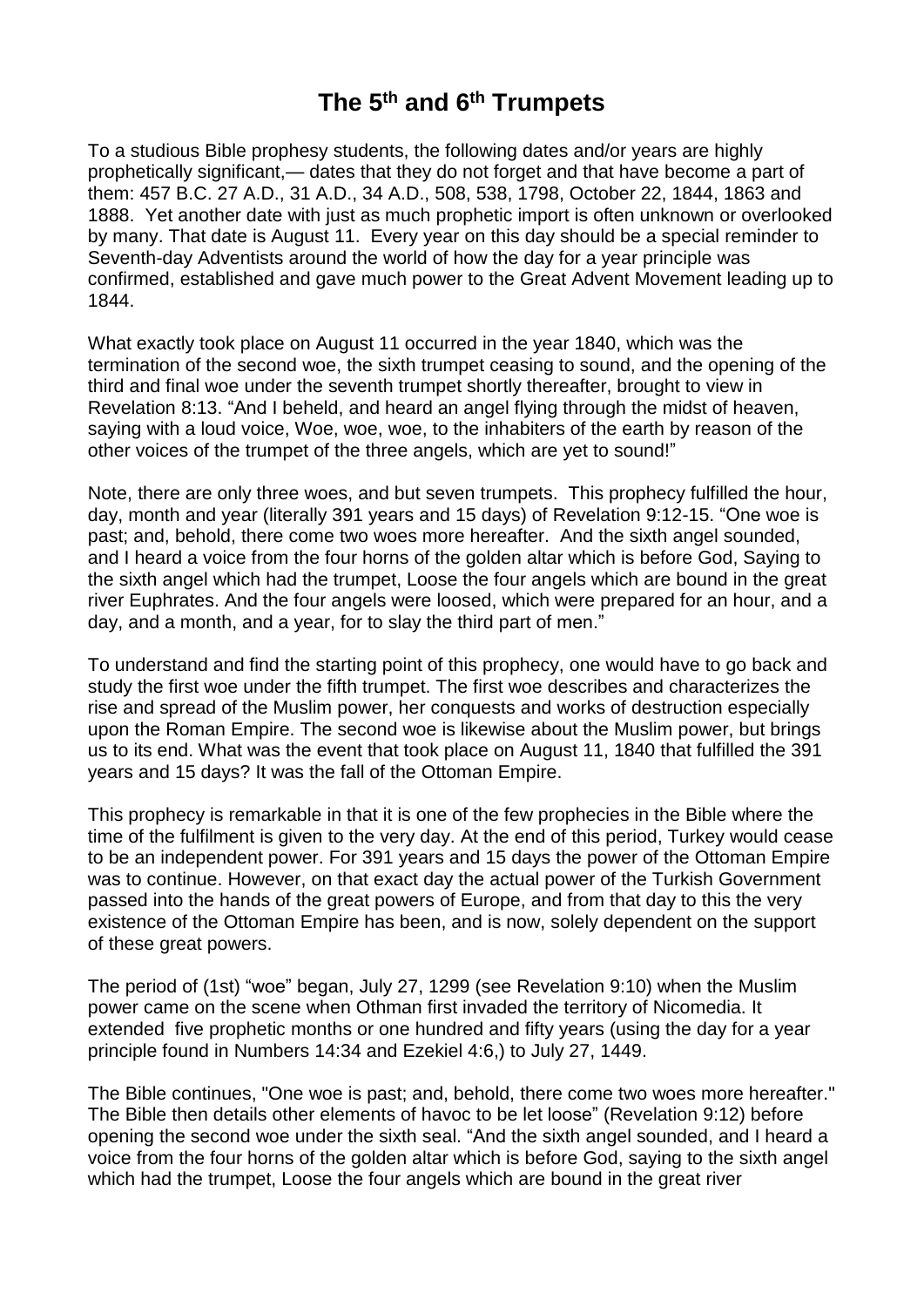Euphrates. And the four angels were loosed, which were prepared for an hour, and a day, and a month, and a year, for to slay the third part of men" (Revelation 9:13-15).

An hour, and a day, and a month, and a year. Counting 30 days to the month, according to the scriptural mode of computing time, a year is 360 days, and taking each day for a year, we have 360 years. A month-30 days-is 30 years. A day is 1 year. These added together give 391 years. From July 27, 1449, the 391 years reach to July 27, 1840. But there is "an hour" yet. An hour is the twenty-fourth part of a day. And (a day for a year) this would be the twenty-fourth part of a year, or 15 days. Fifteen days from July 27 extends to August 11. Therefore, on August 11, 1840, this period of an hour, and a day, and a month, and a year, would expire.

During the Great Advent Movement or Millerite Movement, wherein Adventists were looking for the second Coming of Jesus in 1844 based on Daniel 8:14 and the message of Revelation 14:6 and 7 was being proclaimed, the fulfilment of Revelation 9:15, the fall of the Ottoman Empire, greatly strengthened the message of the Lord's Second Coming and gave certainty to the year 1844. There is an intimate connection between the opening of the investigative judgement and the closing of the second woe.

"In the year 1840 another remarkable fulfilment of prophecy excited widespread interest. Two years before, Josiah Litch, one of the leading ministers preaching the second advent, published an exposition of Revelation 9, predicting the fall of the Ottoman Empire. According to his calculations, this power was to be overthrown 'in A.D. 1840, sometime in the month of August;' and only a few days previous to its accomplishment he wrote: 'Allowing the first period, 150 years, to have been exactly fulfilled before Deacozes ascended the throne by permission of the Turks, and that the 391 years, fifteen days, commenced at the close of the first period, it will end on the 11th of August, 1840, when the Ottoman power in Constantinople may be expected to be broken. And this, I believe, will be found to be the case.'--Josiah Litch, in Signs of the Times, and Expositor of Prophecy, Aug. 1, 1840.

At the very time specified, Turkey, through her ambassadors, accepted the protection of the allied powers of Europe, and thus placed herself under the control of Christian nations. The event exactly fulfilled the prediction. When it became known, multitudes were convinced of the correctness of the principles of prophetic interpretation adopted by Miller and his associates, and a wonderful impetus was given to the advent movement. Men of learning and position united with Miller, both in preaching and in publishing his views, and from 1840 to 1844 the work rapidly extended."**[1]**

As the first two woes are past, and we are now living under the third woe, the seventh trumpet which is soon to close based on Bible prophecies, we understand that the investigative judgment is soon to close, and the seventh trumpet is soon to cease from blowing which will give way to the trumpet of Christ's Second Coming. "And the seventh angel sounded; and there were great voices in heaven, saying, the kingdoms of this world are become the kingdoms of our Lord, and of his Christ; and he shall reign for ever and ever." "And the nations were angry, and thy wrath is come, and the time of the dead, that they should be judged, and that thou shouldst give reward unto thy servants the prophets, and to the saints, and them that fear thy name, small and great; and shouldst destroy them which destroy the earth" (Revelation 11:15 and 18).